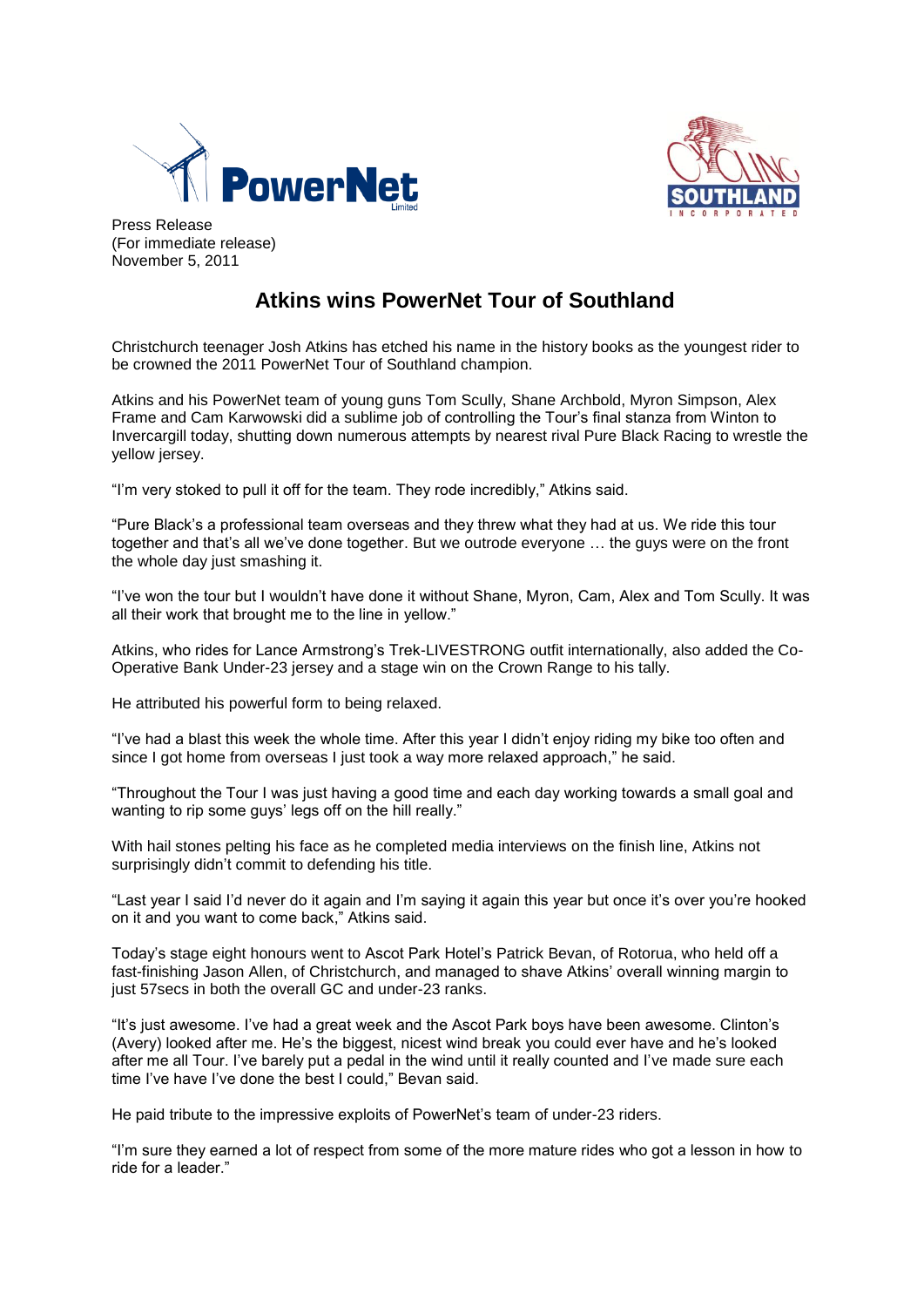Traditionally blamed for any unseasonable weather which strikes in November, this year's Tour was no exception when a wintery blast forced the cancellation of this morning's time trial at Winton. With snow blanketing the roads, teams retreated to the sanctuary of their accommodation to await a decision on the final stanza.

It added an agonising three hours to Atkins' downtime.

"Probably the best way to say it, I was pretty much shitting my pants really. I wasn't looking forward to it, I was nervous and just real jittery," he said. "When I woke up, all I could do was laugh when I saw the weather."

Following extensive checks of the course and consultation with local and national weather forecasters, organisers determined it was safe to run the final stage from Winton to Invercargill.

The only change to the original 87km route was the removal of the final three laps of Queens Park, with the race finishing when riders first reached Gala Street, removing 12km off the stage.

Auckland's Gordon McCauley finished his 19<sup>th</sup> PowerNet Tour of Southland with the Harcourts Sprint Ace title, while Joe Chapman was a clear winner of the Hydralink-Jesco King of the Mountains.

Pure Black Racing won the teams' classification.

With the honour of being the first Southlander home, PowerNet's Scully, of Invercargill, was justifiably proud of his team's achievement.

"We all put one hundred percent into it today and we really couldn't be happier with how things went," he said.

"When we stepped up for the yellow on Wednesday, it wasn't something we had really thought of but it was always possibly on so we're really, really happy that Josh could get up for it – it's a dream come true and it was a huge team effort. Everyone had their part to play."

**Ends** 

Results from the 8th stage of the PowerNet Tour of Southland. Winton - Browns - Grove Bush - Invercargill

1. Patrick Bevin (APH) 1h38m08s; 2. Joe Chapman (CSL) ST; 3. Marc Ryan (CST) ST; 4. Dion Smith (OWA) ST; 5. Kieran Hambrook (KMT) ST; 6. Chris Macic (STR) ST; 7. Andi Bajc (STH) ST; 8. Tim Gudsell (PBR) ST; 9. Scott Lyttle (PBR) ST; 10. Jason Allen (CST) ST; 11. Sam Horgan (SUB) ST; 12. Alex Meenhorst (KMT) ST; 13. Paul Odlin (SUB) ST; 14. Shem Rodger (PBR) ST; 15. James McCoy (HCL) at 06s; 16. Myron Simpson (PNT) at 06s; 17. Josh Atkins (PNT) at 06s; 18. Shane Archbold (PNT) at 06s; 19. Glen Chadwick (PBR) at 10s; 20. Tom Scully (PNT) at 24s; 21. Jeremy Vennell (CST) at 28s; 22. Clinton Avery (APH) at 01m01s; 23. Brad Evans (OCL) at 01m56s; 24. Marc Prutton (STH) at 01m56s; 25. Pavel Stuchlik (STH) at 01m56s;

### **Overall Standings**

1. Josh Atkins (PNT) 21h16m39s; 2. Patrick Bevin (APH) at 57s; 3. Tim Gudsell (PBR) at 59s; 4. Chris Macic (STR) at 01m13s; 5. Shem Rodger (PBR) at 02m29s; 6. Scott Lyttle (PBR) at 02m52s; 7. Andi Bajc (STH) at 03m00s; 8. Marc Ryan (CST) at 03m37s; 9. Paul Odlin (SUB) at 03m57s; 10. Dion Smith (OWA) at 04m53s; 11. Jeremy Yates (STR) at 04m59s; 12. Mike Olheiser (JPW) at 05m52s; 13. Clinton Avery (APH) at 06m32s; 14. Tom Scully (PNT) at 06m52s; 15. Danny Pulbrook (RDS) at 08m01s; 16. Joseph Cooper (MCP) at 10m34s; 17. Glen Chadwick (PBR) at 11m51s; 18. Greg Taylor (UHM) at 12m05s; 19. Alexander Ray (OWA) at 12m32s; 20. Sam Horgan (SUB) at 14m46s; 21. Shane Archbold (PNT) at 16m30s; 22. Gordon McCauley (BSB) at 17m59s; 23. Brad Evans (OCL) at 19m19s; 24. Jason Allen (CST) at 21m21s; 25. Daniel Barry (PBR) at 21m25s;